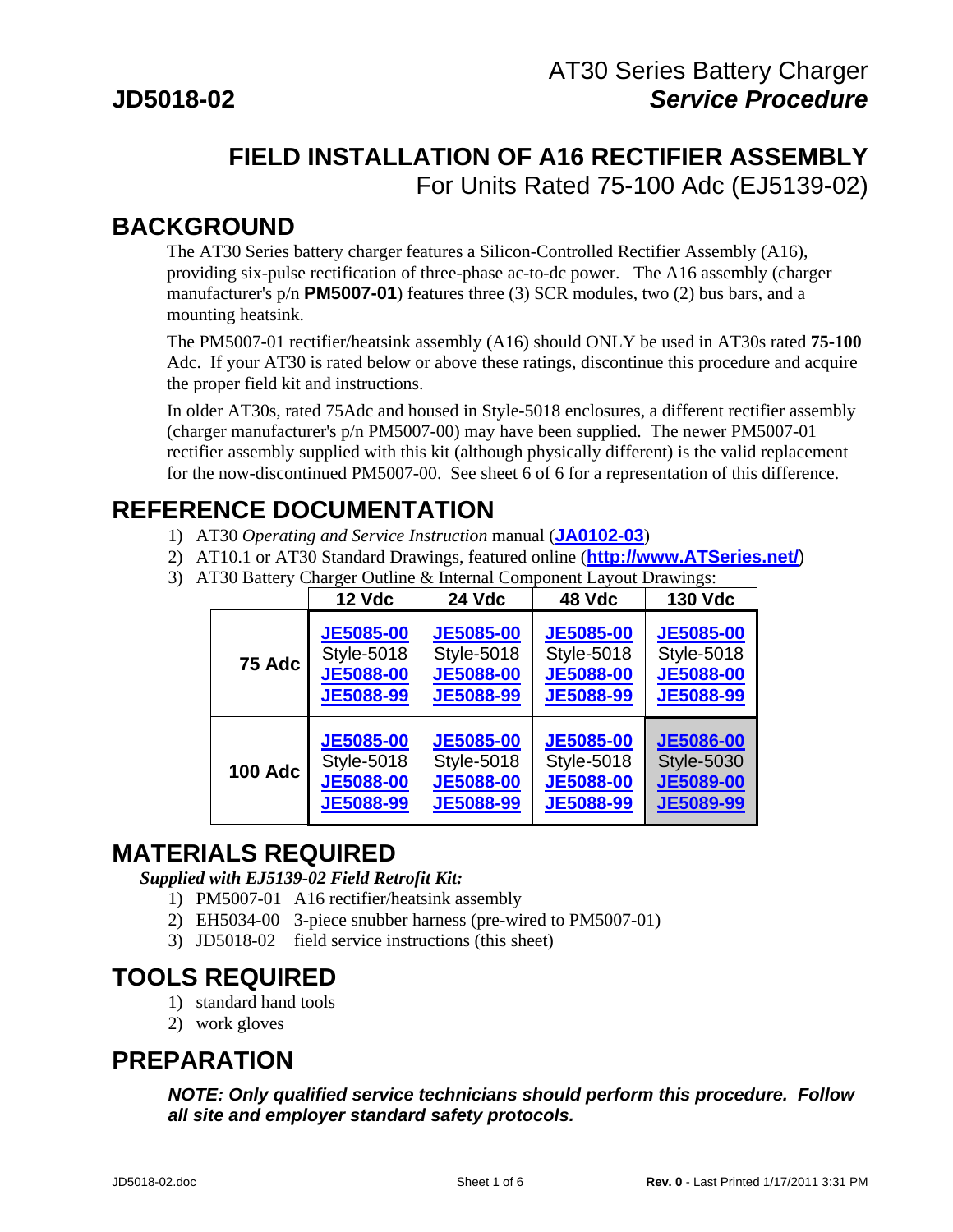# **PROCEDURE** (shutdown)

- 1. Identify your particular AT30 Series battery charger enclosure (Style-5018 or Style-5030), and refer to the appropriate standard drawings in Appendix C of your *Operating and Service Instructions*.
- 2. Shut down the AT30 per the *Operating and Service Instructions*, by opening the dc circuit breaker (CB2) and the ac circuit breaker (CB1). If the AT30 was supplied with fuses in lieu of breakers, disconnect ALL ac & dc power to the AT30 externally.
- 3. **WARNING: Remove ALL ac power to the battery charger, disconnect the batteries, and remove all signal contacts. Optional filtering capacitors (C1/C2) store powerful electrical potential. Wait several minutes for this potential to bleed off.**
- 4. Open the AT30 front panel door and remove the Plexiglas safety shield.
- 5. Using a voltmeter, make sure all power inside the charger, at the I/O panel (TB1), and remote alarms is at **ZERO** before continuing.
- 6. Refer to the standard internal component layout drawings (**[JE5088-00](http://www.atseries.net/PDFs/JE5088-00.pdf)** / **[JE5089-00](http://www.atseries.net/PDFs/JE5089-00.pdf)**) and identify the Rectifier/Heat Sink Assembly (A16), mounted to the back of the AT30, at the top.

# **PROCEDURE** (removal)

- 7. Identify the three (3) bundled wire harnesses running from the existing A16 assembly, and ending at the three (3) square SCR snubber pc boards (A17x).
- 8. Unplug these harnesses from A17x at the 8-pin connectors (J34). Leave the 6-pin connectors (J33) on A17x intact.
- 9. Refer to the connection diagrams supplied in this service instruction on Sheet 4 of 6 (signal wiring), and Sheet 5 of 6 (power wiring  $\&$  mechanical orientation).
- 10. Identify the three (3) power wires (#07, #08 & #09), running from the power isolation transformer (T1), and remove them at the rectifier assembly (A16-ac).
- 11. Identify power wire #11, running from the main inductor (L1), and remove it at the rectifier assembly  $(A16-pos[+]$ .
- 12. Remove the main dc shunt (R1), which may be *mounted* to the negative bus bar of the rectifier assembly (A16). If the shunt is *wired* to the rectifier, remove this connection at the Rectifier/Heat Sink Assembly (A16-neg[-]).
- 13. Unbolt the *heatsink* of the rectifier from the pack panel of the AT30, and carefully remove the existing Rectifier/Heat Sink Assembly (A16).
- 14. Detach the free-wheeling diode (CR4) from the *removed* Rectifier/Heat Sink Assembly (A16), along with wire #15 (if present) at A16-pos[+]. See Sheet 5 of 6 for details.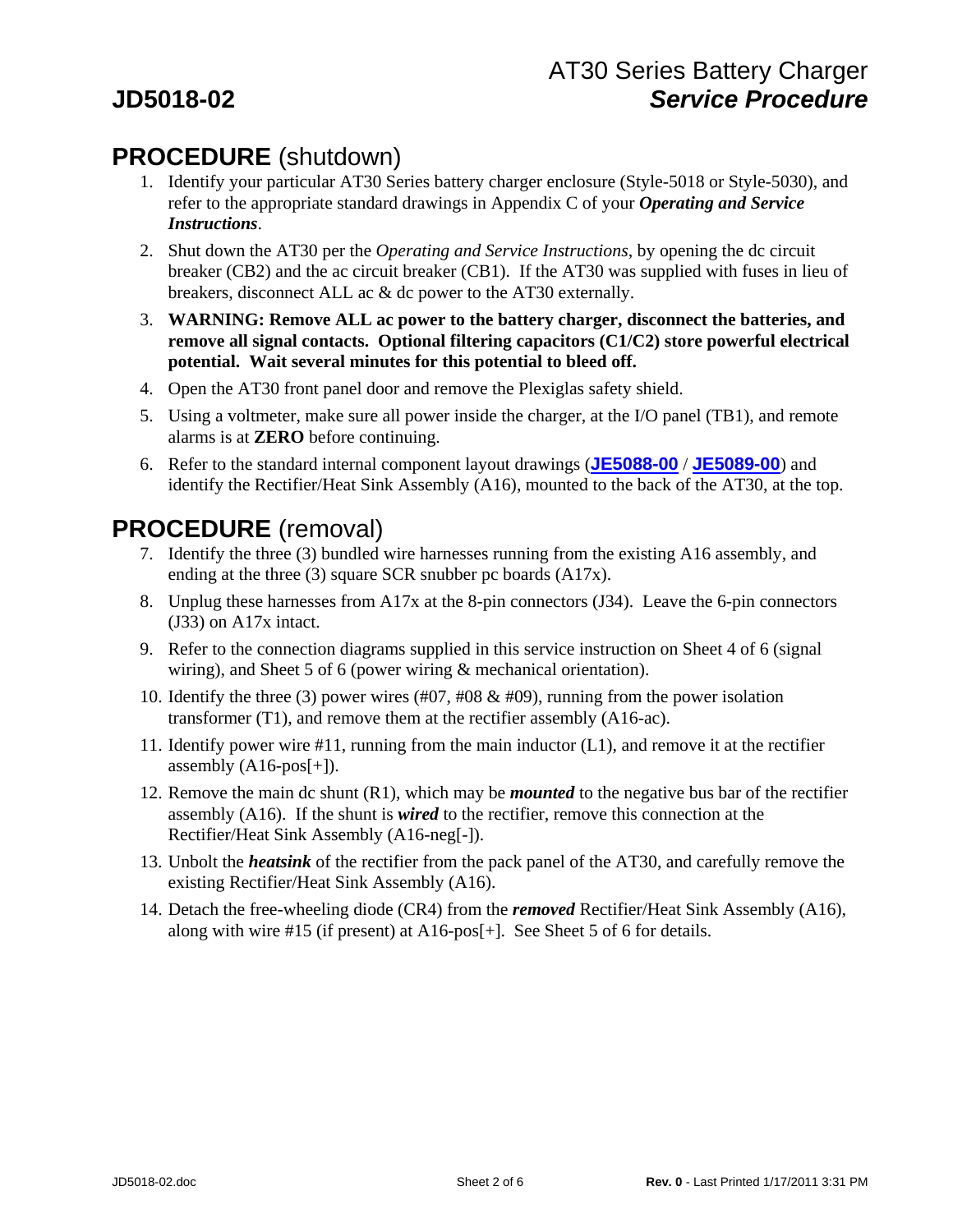# **PROCEDURE** (installation)

- 15. Mount the free-wheeling diode (CR4) to the *new* PM5007-01 replacement Rectifier/Heat Sink Assembly. See Sheet 5 of 6 for details.
- 16. Re-connect wire #15 (if present) at A16-pos[+] using 1/4-20 hardware.
- 17. Carefully place the *new* PM5007-01 replacement Rectifier/Heat Sink Assembly (A16) inside the AT30, utilizing the existing mounting holes.
- 18. If a older-style **PM5007-00** is being replaced by a PM5007-01in a 75Adc unit, carefully place the *new* assembly inside the AT30, utilizing the mounting holes. See Sheet 6 of 6 for details.
- 19. Mount the new PM5007-01 replacement Rectifier/Heat Sink Assembly (A16) to the back panel of the AT30, utilizing the supplied six (6) pieces 5mm x 16mm metric hardware (PE5021-05).
- 20. Mount the *existing* main dc shunt (R1) to the *new* Rectifier/Heat Sink Assembly (A16), and replace any wire that may have been removed (from A16-neg[-]) back in Procedure Step 12.
- 21. For 75Adc units, reconnect power wire #11, running from the main inductor (L1), attaching it at the Rectifier/Heat Sink Assembly (A16-pos[+]).
- 22. For 100Adc units, reconnect power wire #11, running from the main inductor (L1), attaching it at the "flag" of the Free-Wheeling Diode (CR4-K).
- 23. Reconnect the three (3) power wires (#07, #08  $\&$  #09), running from the power isolation transformer (T1), attaching them to the rectifier assembly (A16-ac).
- 24. Run the three (3) bundled wire harnesses connected to the Rectifier/Heat Sink Assembly (A16) to the three (3) square SCR snubber pc boards (A17x).
- 25. Plug these harnesses into the empty 8-pin connectors (A17x-J34). Phase rotation is important, see Sheet 4 of 6 for wiring details.

26.

# **PROCEDURE** (inspection & restart)

- 27. See Sheets 4 of 6 and 5 of 6 for connection diagrams, and check **ALL** new wiring.
- 28. Make sure that all power wires are connected with the correct **polarity** and **phase rotation**.
- 29. Double check your work, and make sure that all connections are tight and secure.
- 30. Replace the Plexiglas safety shield, and close the AT30 front panel door.
- 31. Reconnect the battery, dc loads, and ac power.
- 32. Re-energize the AT30 per the *Operating and Service Instructions*, by opening the dc breaker (CB2) *first*, followed by the ac breaker (CB1) *second*.
- 33. Check the AT30 for proper functionality, output voltage, and output current. Readjust your settings if needed.
- 34. Field installation of the PM5007-01 Rectifier/Heat Sink Assembly (A16) is now complete.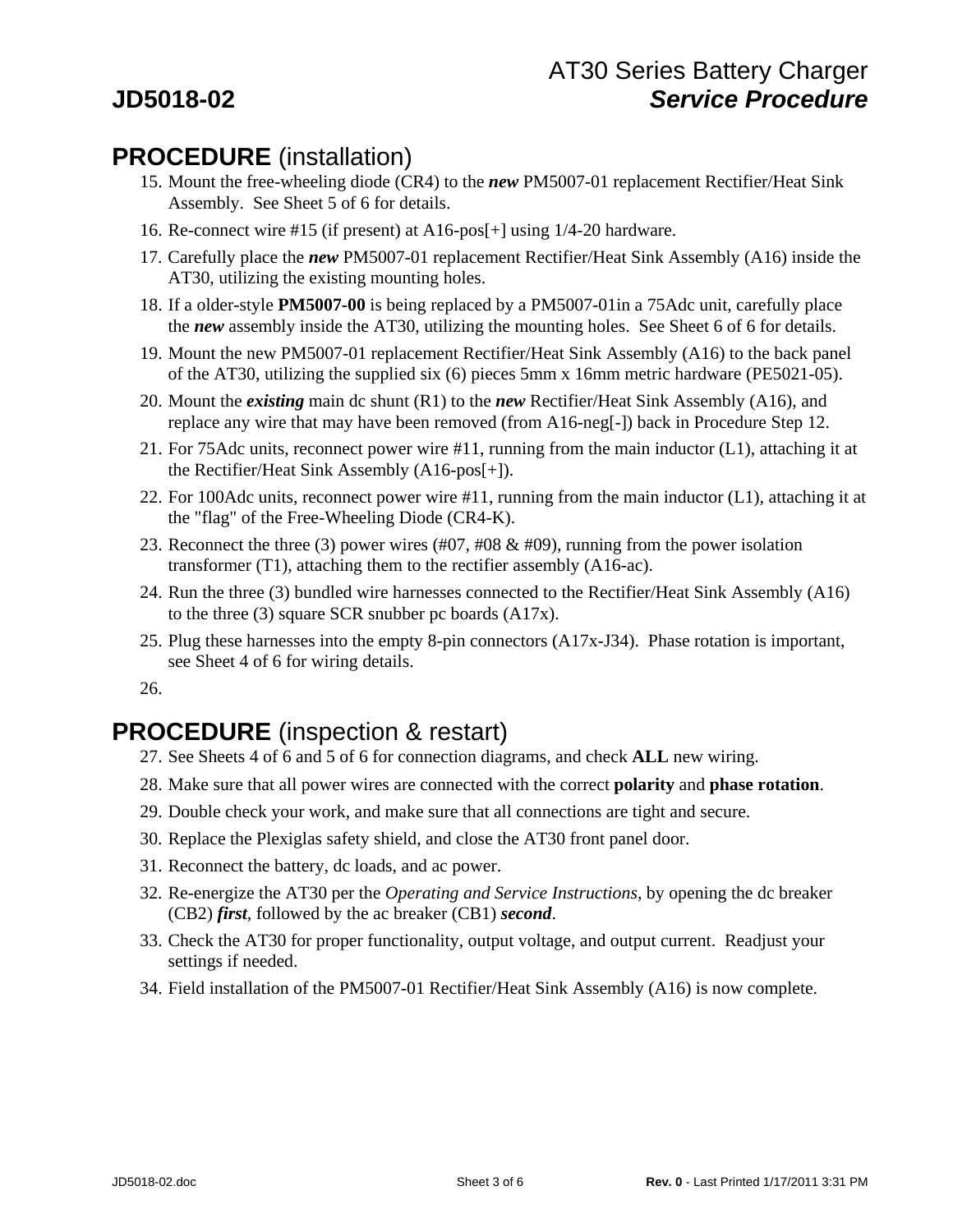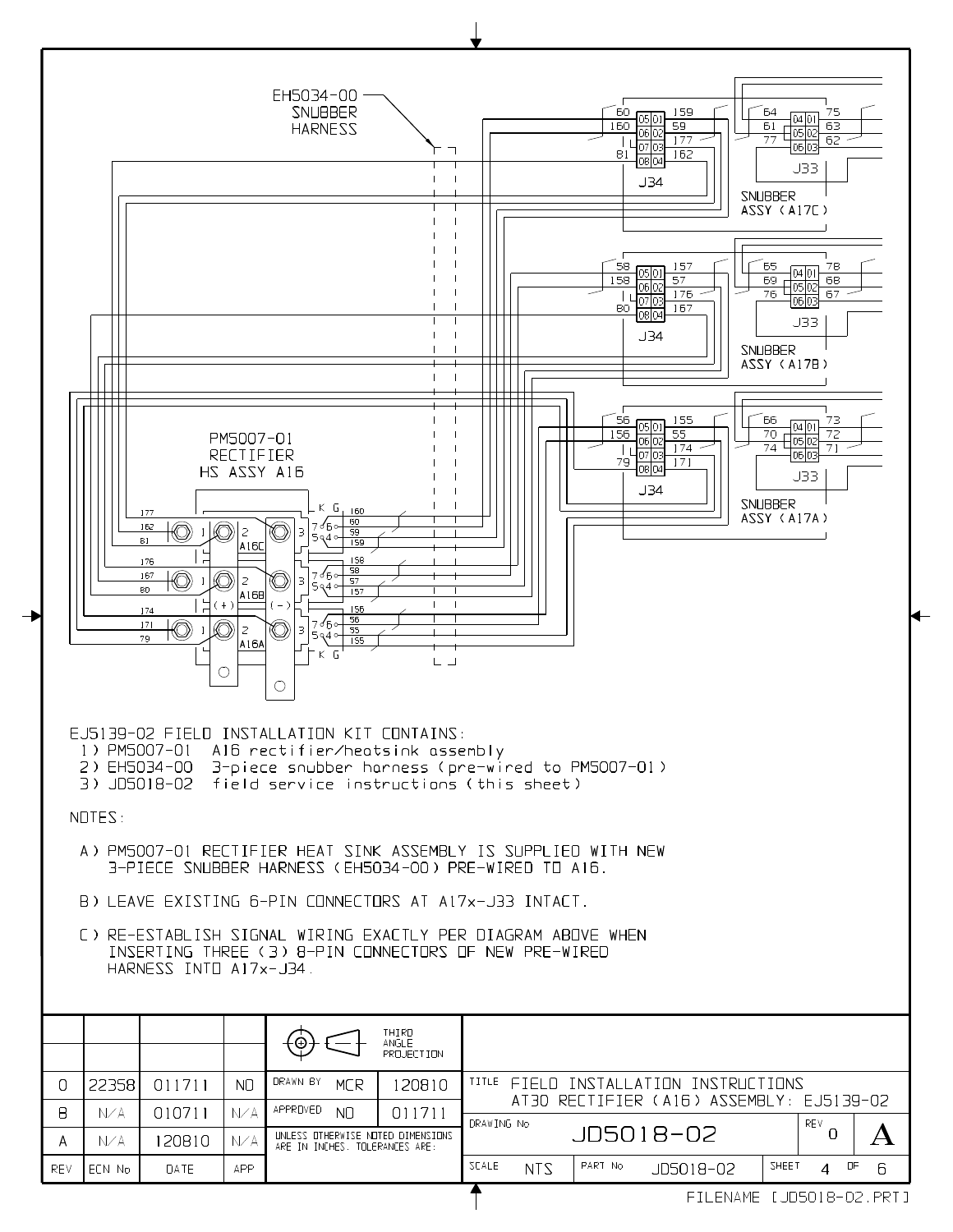